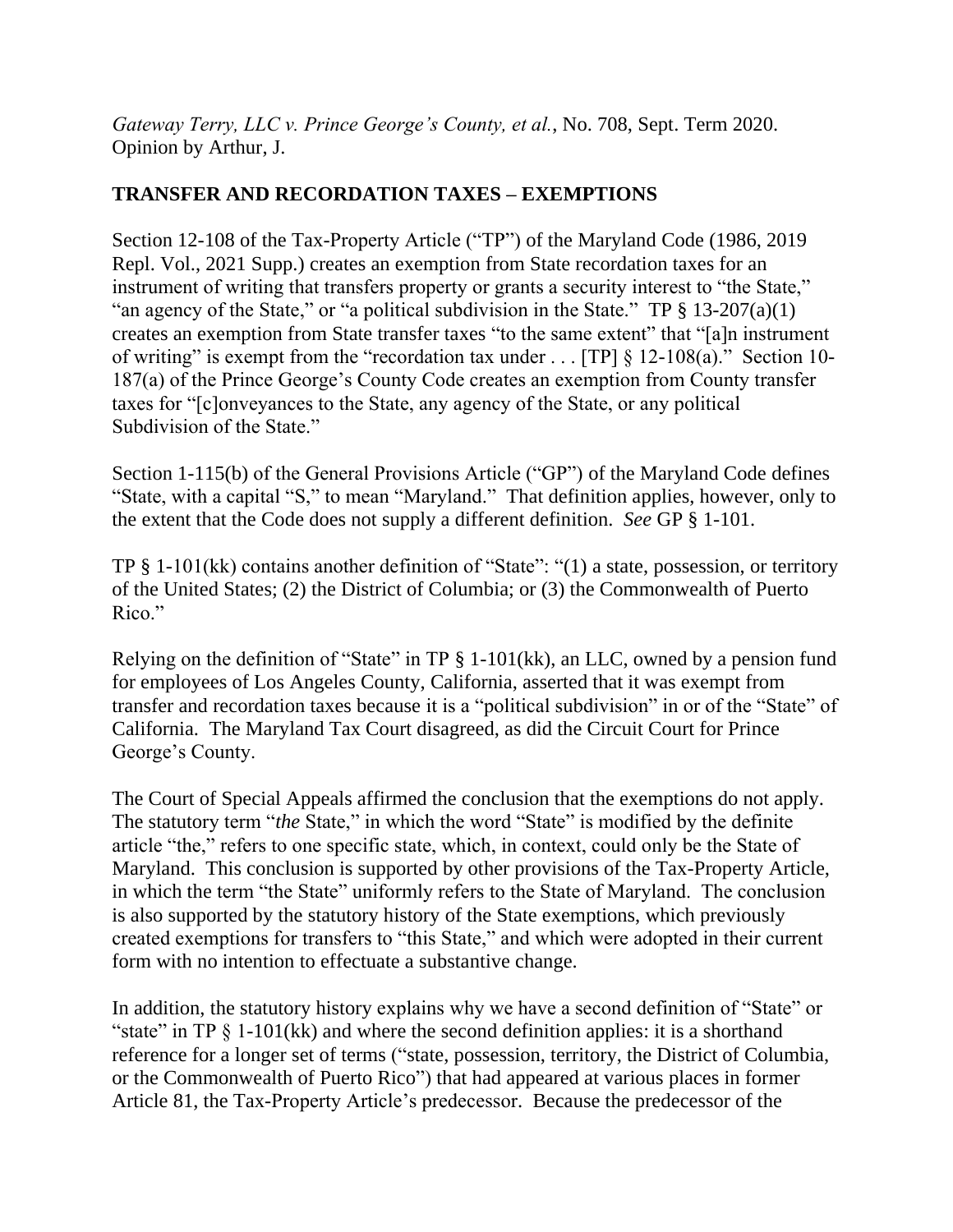current State statutes created an exemption for transfers to "this State," and not to a "state, possession, territory, the District of Columbia, or the Commonwealth of Puerto Rico," the definition of "State" or "state" in TP § 1-101(kk) does not apply to those statutes.

Finally, the Prince George's County Code defines "State" to mean "the State of Maryland." Consequently, the County exemption does not apply to a transfer to an entity that claims to be a political subdivision of a state other than the State of Maryland.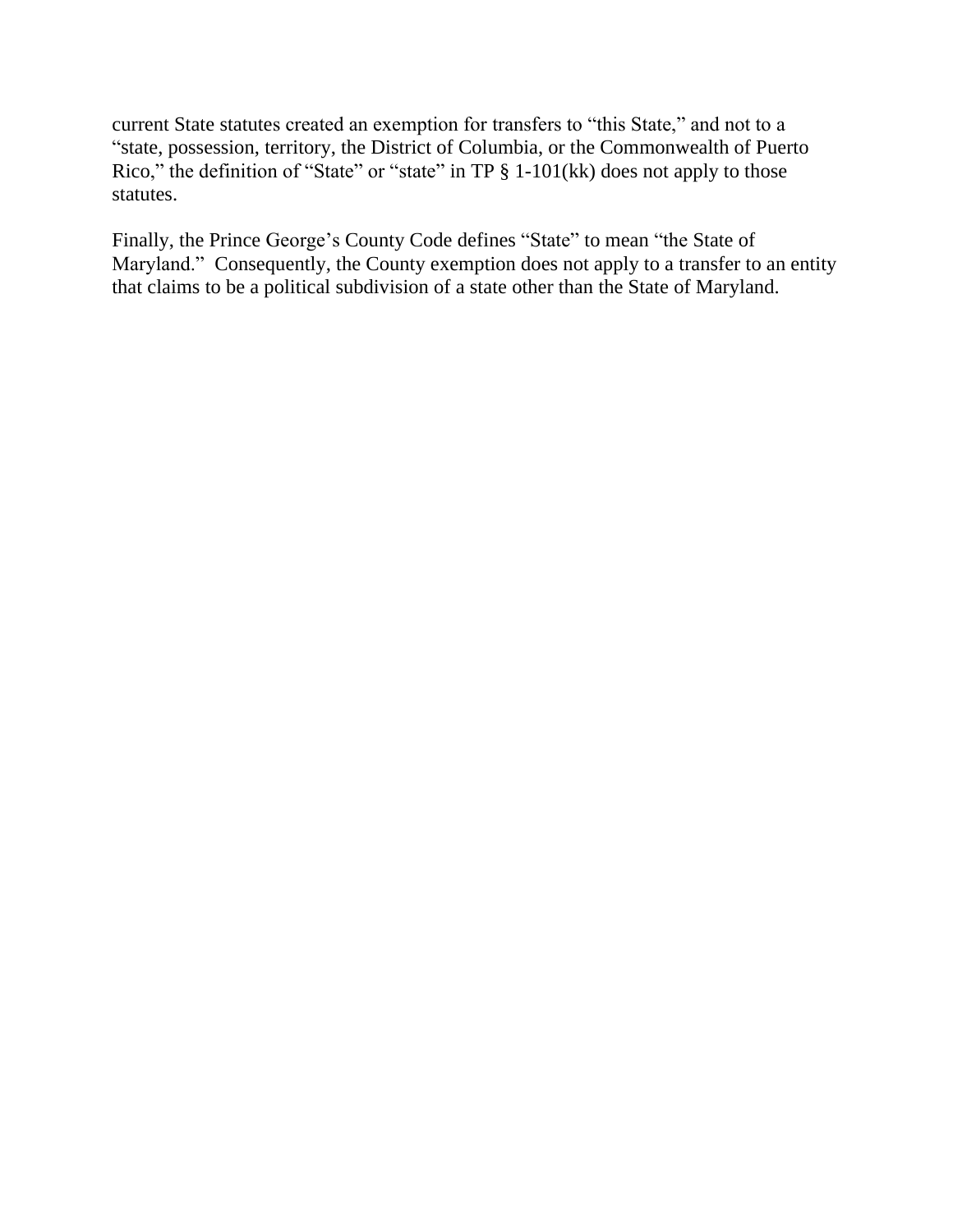Circuit Court for Prince George's County Case No. CAL19-37382

#### REPORTED

### IN THE COURT OF SPECIAL APPEALS

### OF MARYLAND

No. 0708

September Term, 2020 \_\_\_\_\_\_\_\_\_\_\_\_\_\_\_\_\_\_\_\_\_\_\_\_\_\_\_\_\_\_\_\_\_\_\_\_\_\_

### GATEWAY TERRY, LLC

v.

PRINCE GEORGE'S COUNTY, ET AL. \_\_\_\_\_\_\_\_\_\_\_\_\_\_\_\_\_\_\_\_\_\_\_\_\_\_\_\_\_\_\_\_\_\_\_\_\_\_

> Fader, C.J., Arthur, Kenney, James A., III (Senior Judge, Specially Assigned),

JJ. \_\_\_\_\_\_\_\_\_\_\_\_\_\_\_\_\_\_\_\_\_\_\_\_\_\_\_\_\_\_\_\_\_\_\_\_\_\_

Opinion by Arthur, J. \_\_\_\_\_\_\_\_\_\_\_\_\_\_\_\_\_\_\_\_\_\_\_\_\_\_\_\_\_\_\_\_\_\_\_\_\_\_

Filed: January 26, 2022

\* Beachley, J., did not participate in the Court's decision to designate this opinion for publication pursuant to Md. Rule 8-605.1.

suant to Maryland Uniform Electronic Legal Materials Act (§§ 10-1601 et seq. of the State Government Article) this document is authentic. 2022-01-26 09:02-05:00



Suzanne C. Johnson, Clerk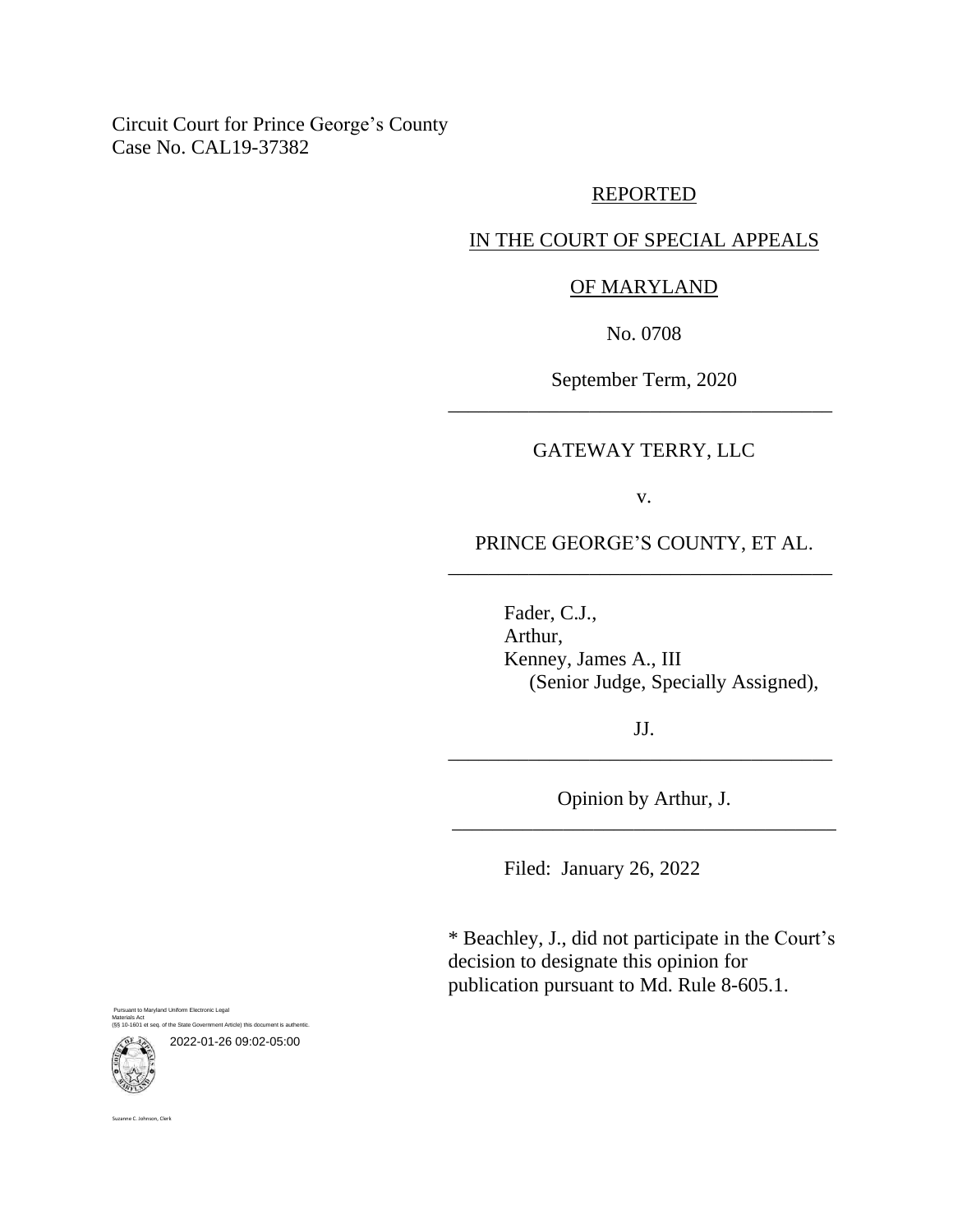An LLC, owned by a pension fund for the employees of Los Angeles County, California, purchased real property in Prince George's County. The LLC claimed a statutory exemption from State transfer and recordation taxes on the ground that it was "a political subdivision in the State." *See* Md. Code (1986, 2019 Repl. Vol., 2021 Supp.), § 12-108 of the Tax-Property Article ("TP"); TP § 13-207(a)(1). The LLC also claimed a statutory exemption from County transfer taxes on the ground that it was a "political subdivision of the State." *See* Prince George's County Code § 10-187(a)(1).

The Maryland Tax Court denied the LLC's request for a refund, and the Circuit Court for Prince George's County affirmed the tax court's decision.

The LLC appealed. We too affirm.

### **FACTUAL AND PROCEDURAL BACKGROUND**

This appeal involves pure questions of law. The material facts are not in dispute. Appellant Gateway Terry, LLC, is a California limited liability company, wholly owned and managed by the Los Angeles County Employees Retirement Association. In November 2017, Gateway Terry purchased Terrapin Row, a group of residential condominium units in College Park, for \$186,460,000. After the sale, Gateway Terry presented a deed, a deed of trust, and other related documents for recordation among the land records of Prince George's County.

Absent an exemption, a transferee, such as Gateway Terry, must pay State and local transfer and recordation taxes when it records certain documents among the land records. In general, the amount of taxes due depends on the consideration paid.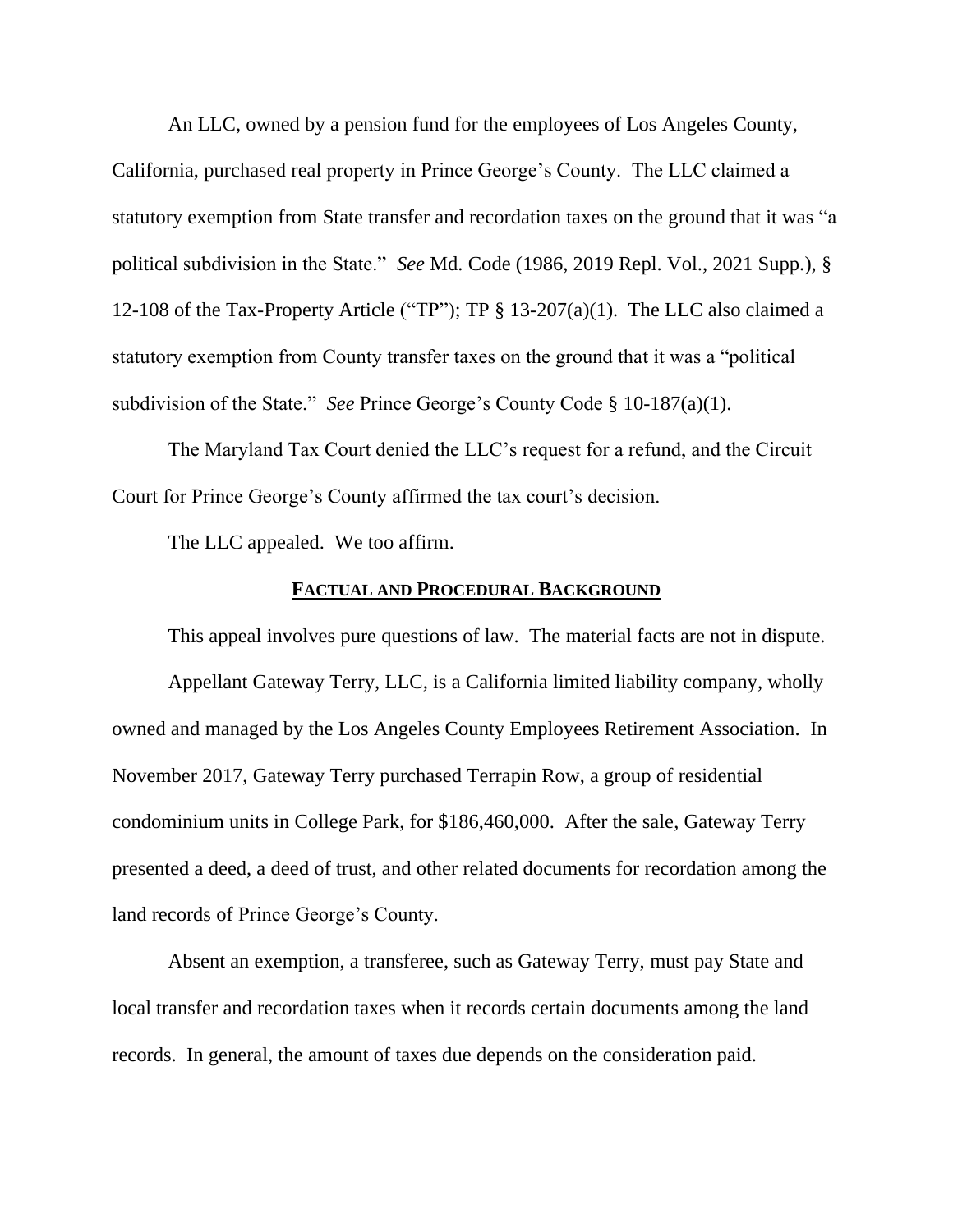Using the figure of \$186,460,000 as the consideration paid, the County's Office of Finance collected \$2,610,440 in County transfer taxes and \$1,025,530 in State recordation taxes. Using the same figure, the Clerk of the Circuit Court for Prince George's County collected \$932,300 in State transfer taxes.

Gateway Terry applied for a refund. As grounds for the refund, Gateway Terry invoked the exemption from State recordation and transfer taxes in the case of a transfer to "the State[,] an agency of the State[,] or a political subdivision in the State." *See* TP § 12-108; TP § 13-207(a)(1). In addition, Gateway Terry invoked the exemption from County transfer taxes for "[c]onveyances to the State, any agency of the State, or any political Subdivision of the State." *See* Prince George's County Code § 10-187(a)(1). Gateway Terry argued that, as an LLC whose sole owner was a public pension fund for employees of a local government in the State of California, it qualified as a political subdivision in or of "the State." Both the County and the State of Maryland denied the request for a refund.

Gateway Terry appealed to the Maryland Tax Court, arguing that it was entitled to the exemptions. The court convened a hearing, at which the Gateway Terry and the taxing authorities, Prince George's County and the State of Maryland, debated the correct interpretation of the term "the State" in the applicable statutes.

At the end of the hearing, the court held the record open to allow the parties to submit materials pertaining to the legislative history of the term "the State." Gateway Terry submitted additional materials, but those materials did not concern the legislative history. Instead, the materials raised a new question about whether the State had

2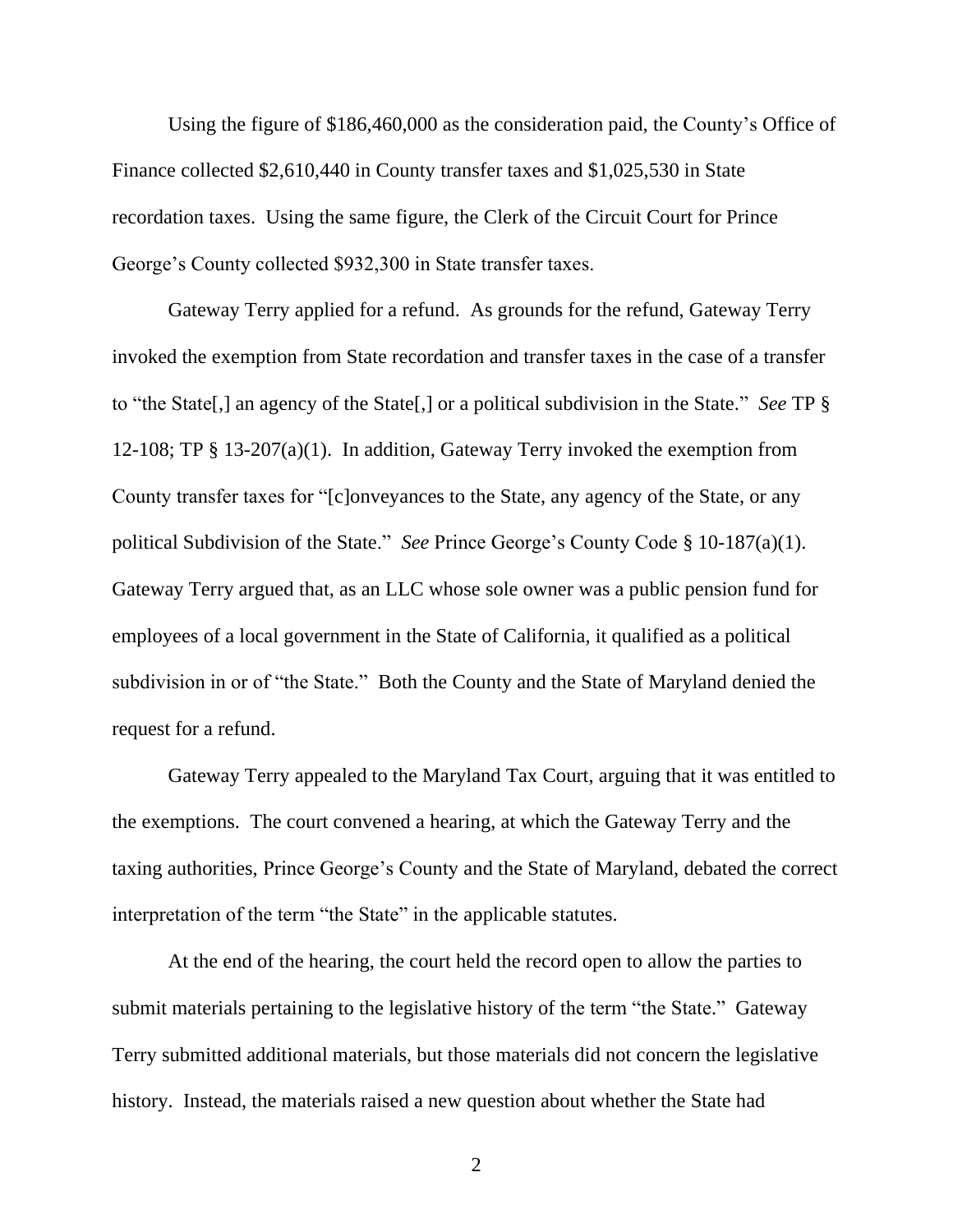discriminated against foreign LLCs like Gateway Terry, in violation of principles of equal protection, by requiring them to pay transfer and recordation taxes while exempting agencies and political subdivisions of the State of Maryland.

The tax court issued a memorandum opinion and order, affirming the decisions to deny the tax exemptions. The court held that, under the applicable statutes, the term "the State" refers to the State of Maryland and to no other state. Because Gateway Terry is not a political subdivision in or of the State of Maryland, the court held that it does not qualify for the exemptions. The tax court also held that, even if the exemptions applied to a transfer to a state other than the State of Maryland (or to an agency or political subdivision of a state other than the State of Maryland), Gateway Terry could not claim the exemption, because it is not a political subdivision of the State of California. The tax court did not address the equal protection argument that Gateway Terry raised in the supplemental submission that it filed after the hearing.

Gateway Terry petitioned for judicial review in the Circuit Court for Prince George's County, which affirmed the tax court's decision. Like the tax court, the circuit court did not consider the equal protection argument.

Gateway Terry noted this timely appeal.

### **QUESTIONS PRESENTED**

Gateway Terry has submitted three questions, which we have reworded as follows:

1. Did the Tax Court err as a matter of law in determining that "the State" in § 12-108(a)(1) of the Tax-Property Article referred to the State of Maryland and not to any other state?

3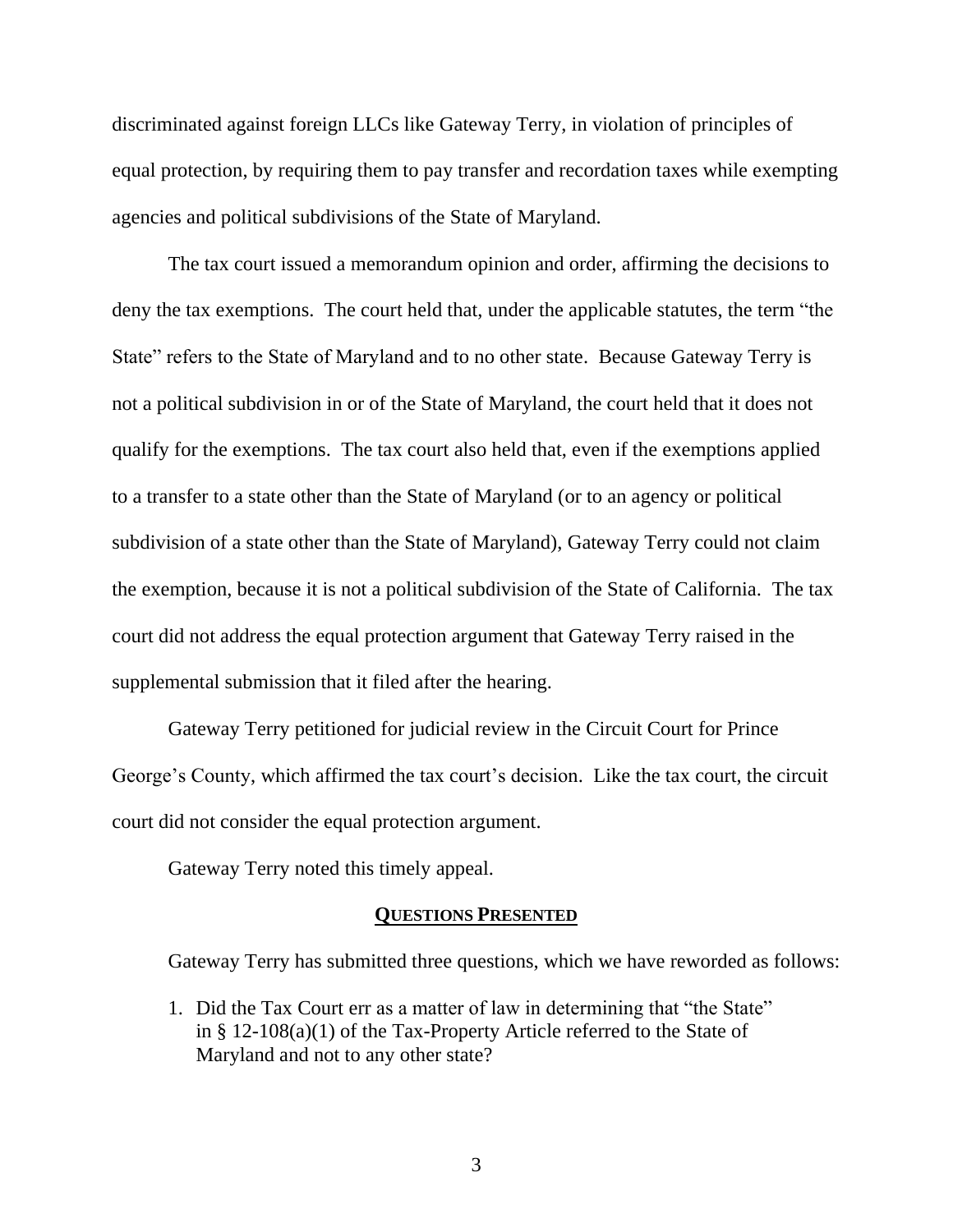- 2. Did the Tax Court err as a matter of law in determining that Gateway Terry is not an agency or political subdivision of the State of California?
- 3. Did the Tax Court err as a matter of law in determining that Gateway Terry was not exempt from Prince George's County's transfer tax?<sup>1</sup>

We shall hold that Gateway Terry is not a political subdivision in or of "the State,"

within the meaning of the statutory exemptions. In view of our disposition of those

issues, we need not address whether an LLC, which is owned by a pension fund for

employees of a local government in another state, is a "political subdivision" of that state.

## **DISCUSSION**

## *A. Scope of Review of the Tax Court's Decision*

"The Tax Court is 'an adjudicatory administrative agency in the executive branch

of state government.'" *Frey v. Comptroller*, 422 Md. 111, 136 (2011) (quoting

*Furnitureland S., Inc. v. Comptroller*, 364 Md. 126, 137 n.8 (2001)); *accord Gore Enter.*

- 1. Whether the plain meaning of "State" in Section 12-108(a) of the Tax-Property Article of the Code of Maryland is unambiguously provided by the specific and express definition of "State" in Section 1-101(kk) of the Tax-Property Article of the Code of Maryland?
- 2. Whether a limited liability company wholly owned by a governmental body is exempt under Section 12-108(a) of the Tax-Property Article of the Code of Maryland, where such company is disregarded for tax purposes and similarly situated companies owned by the Maryland State Retirement and Pension System have historically been exempted from taxation?
- 3. Whether Prince George's County's transfer tax is subject to and should be construed together with the exemptions and definitions provided by the general public laws governing transfer taxes in the Tax-Property Article of the Code of Maryland?

<sup>&</sup>lt;sup>1</sup> The questions from Gateway Terry's brief are: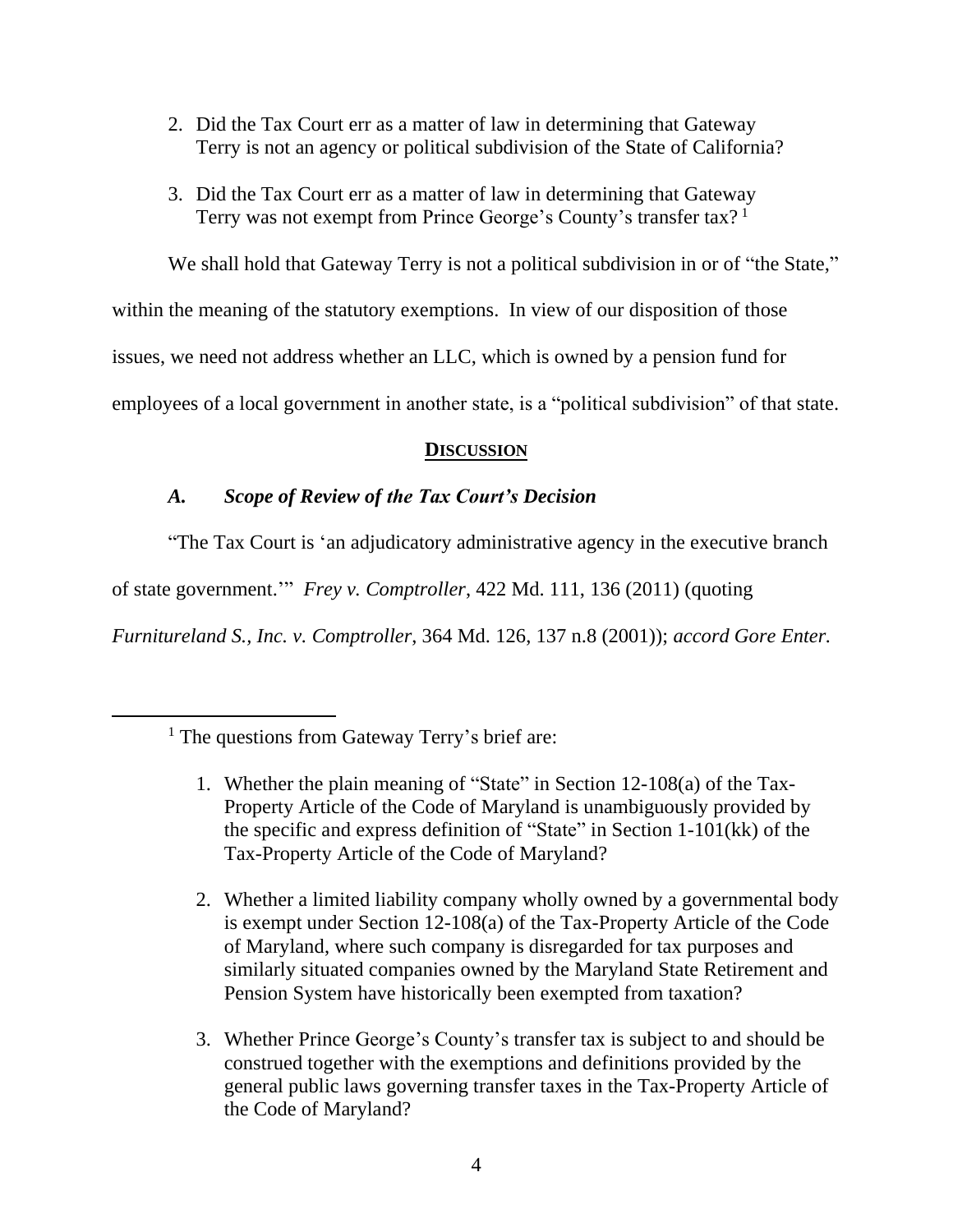*Holdings, Inc. v. Comptroller*, 437 Md. 492, 503 (2014). "As such, the Tax Court is subject to the same standards of judicial review as other administrative agencies." *Frey v. Comptroller*, 422 Md. at 136; *see Comptroller v. Johns Hopkins Univ.*, 186 Md. App. 169, 181 (2009). "We review the decision of the Tax Court, not the ruling of the circuit court." *Comptroller v. Johns Hopkins Univ.*, 186 Md. App. at 181; *accord Blue Buffalo Co. v. Comptroller*, 243 Md. App. 693, 701 (2019).

Because the tax court's decision involves a pure question of law concerning the meaning of the State and County enactments, we review it without deference. *See Blue Buffalo Co. v. Comptroller*, 243 Md. App. at 702. Although we are directed to place "'great weight'" on the tax court's interpretations of the statutes and regulations that it administers (*id.* (quoting *Gore Enter. Holdings, Inc. v. Comptroller*, 437 Md. at 505)), "[t]his principle is limited by the 'plain meaning' rule of interpretation; that is 'where there is no ambiguity and the words of the statute are clear, we simply apply the statute as it reads.'" *Id.* (quoting *Frey v. Comptroller of Treasury*, 422 Md. at 182). As the County and the State point out, however, "it is well settled that tax-exemption statutes are to be strictly construed in favor of the taxing authority." *Supervisor of Assessments of Baltimore Cnty. v. Keeler*, 362 Md. 198, 209 (2001).

### *B. The Statutory Exemptions*

This case turns on the interpretation of three enactments: TP  $\S$  12-108(a)(1), TP  $\S$ 13-207(a)(1), and § 10-187(a) of the Prince George's County Code.

TP § 12-108(a)(1) creates an exemption from State recordation taxes for an instrument of writing that transfers property or grants a security interest to "the State,"

5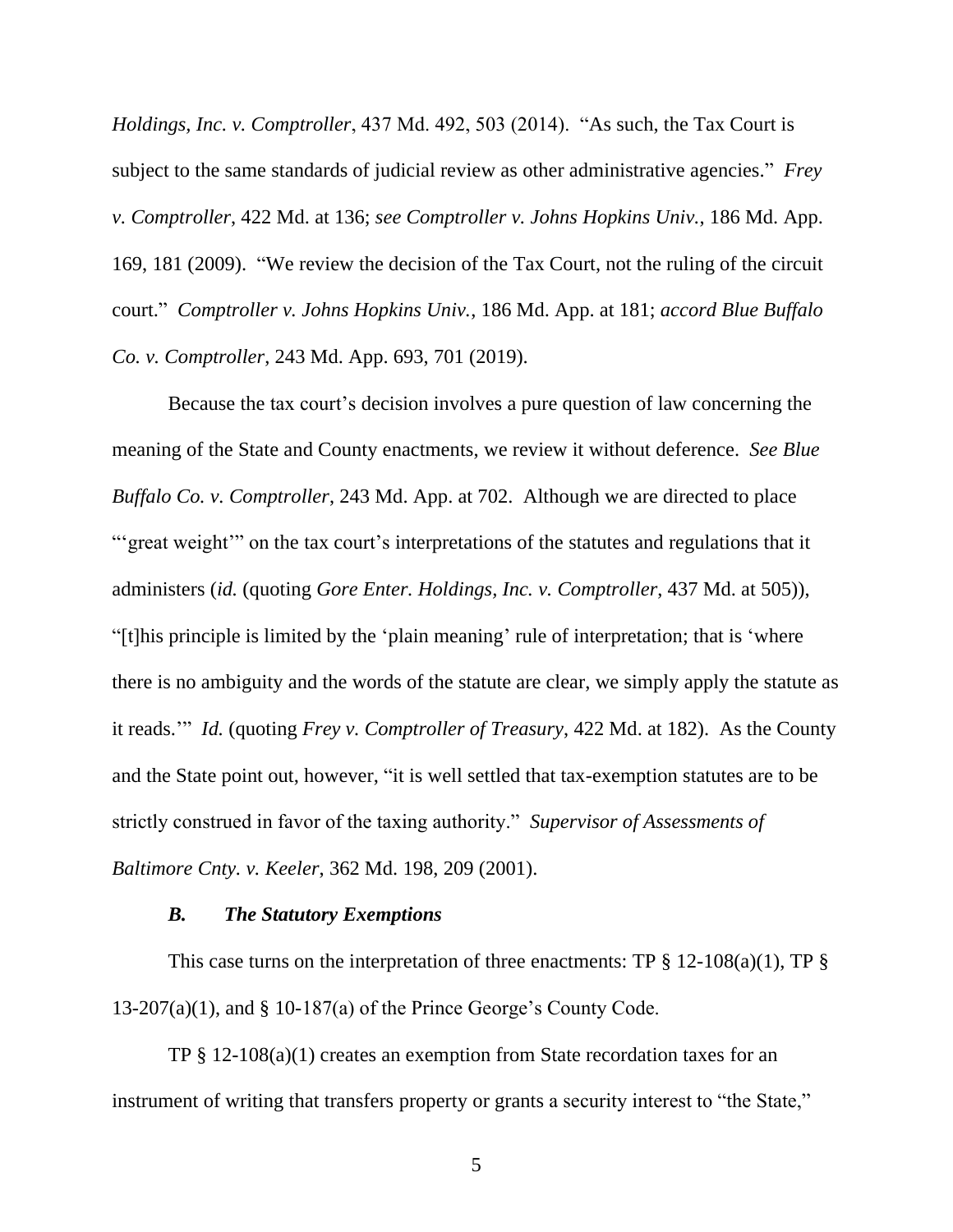"an agency of the State," or "a political subdivision in the State." TP  $\S$  13-207(a)(1) creates an exemption from State transfer taxes "to the same extent" that "[a]n instrument of writing" is exempt from the "recordation tax under . . . [TP] § 12-108(a)." Section 10- 187(a) of the Prince George's County Code creates an exemption from County transfer taxes for "[c]onveyances to the State, any agency of the State, or any political Subdivision of the State." Thus, in the case of each enactment, the availability of the exemption depends, directly or indirectly, on whether the transferee is "the State," "an agency of the State," or a "political subdivision" in or of "the State."

Gateway Terry contends that it is entitled to the exemptions because, it says, it is a political subdivision in or of "the State." The validity of that contention depends, in part, on competing definitions of the term "State" or "state" in the Maryland Code.

The General Provisions Article of the Code supplies a number of definitions that apply throughout the Code in its entirety, except as otherwise provided. Md. Code (2014, 2019 Repl. Vol.), § 1-101 of the General Provisions Article ("GP"). GP § 1-115(a) defines the term "state," with a lower case "s," to mean:

(1) a state, possession, territory, or commonwealth of the United States; or

(2) the District of Columbia.

By contrast, GP § 1-115(b) defines the term "State, with a capital "S," to mean "Maryland."

The Tax-Property Article, however, contains another definition of "State." According to TP § 1-101(kk):

"State" means: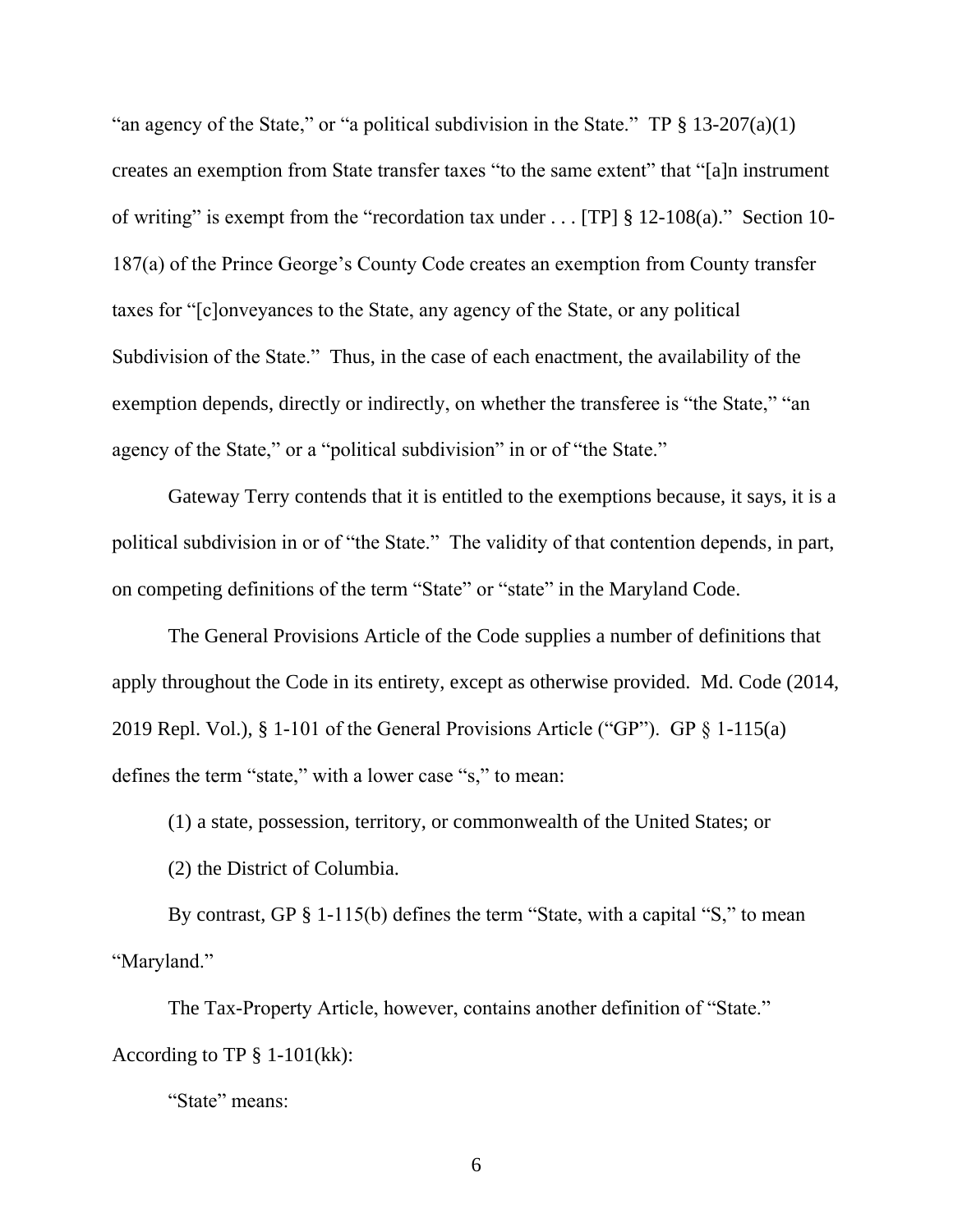(1) a state, possession, or territory of the United States;

(2) the District of Columbia; or

(3) the Commonwealth of Puerto Rico.<sup>2</sup>

Relying on TP  $\S 1$ -101(kk), Gateway Terry argues that the term "State" in TP  $\S$ 12-108(a)(1) includes any one of the 50 American states, as well as their political subdivisions. Because Gateway Terry claims to be a political subdivision of the State of California, it concludes that it was entitled to the exemptions in TP  $\S$  12-108(a)(1) and  $\S$ 10-187(a) of the Prince George's County Code. Similarly, Gateway Terry concludes it was entitled to the exemption in TP  $\S$  13-207(a)(1), which applies "to the same extent" that "[a]n instrument of writing" is exempt under TP  $\S$  12-108(a).

### *C. Principles of Statutory Construction*

"'When we are called upon to interpret any statute, we first examine the ordinary meaning of the enacted language, reading the statute as a whole to avoid an interpretation that might nullify another part of the statute.'" *Martinez v. Ross*, 245 Md. App. 581, 590 (2020) (quoting *Richard Beavers Constr., Inc. v. Wagstaff*, 236 Md. App. 1, 14 (2018)), *cert. denied*, 469 Md. 656 (2020). "'[T]o understand the meaning of statutory language, we must look beyond individual words and clauses to the larger context, including other surrounding provisions and the apparent purpose of the enactment.'" *Id.* at 591 (quoting *Trim v. YMCA of Cent. Maryland*, 233 Md. App. 326, 334-35 (2017)); *accord Maryland* 

<sup>&</sup>lt;sup>2</sup> In addition to Puerto Rico, the possessions or territories of the United States include American Samoa, Guam, the Northern Mariana Islands, and the U.S. Virgin Islands. [https://www.ncsl.org/Portals/1/Documents/magazine/articles/2018/SL\\_0118-](https://www.ncsl.org/Portals/1/Documents/magazine/articles/2018/SL_0118-Stats.pdf) [Stats.pdf.](https://www.ncsl.org/Portals/1/Documents/magazine/articles/2018/SL_0118-Stats.pdf)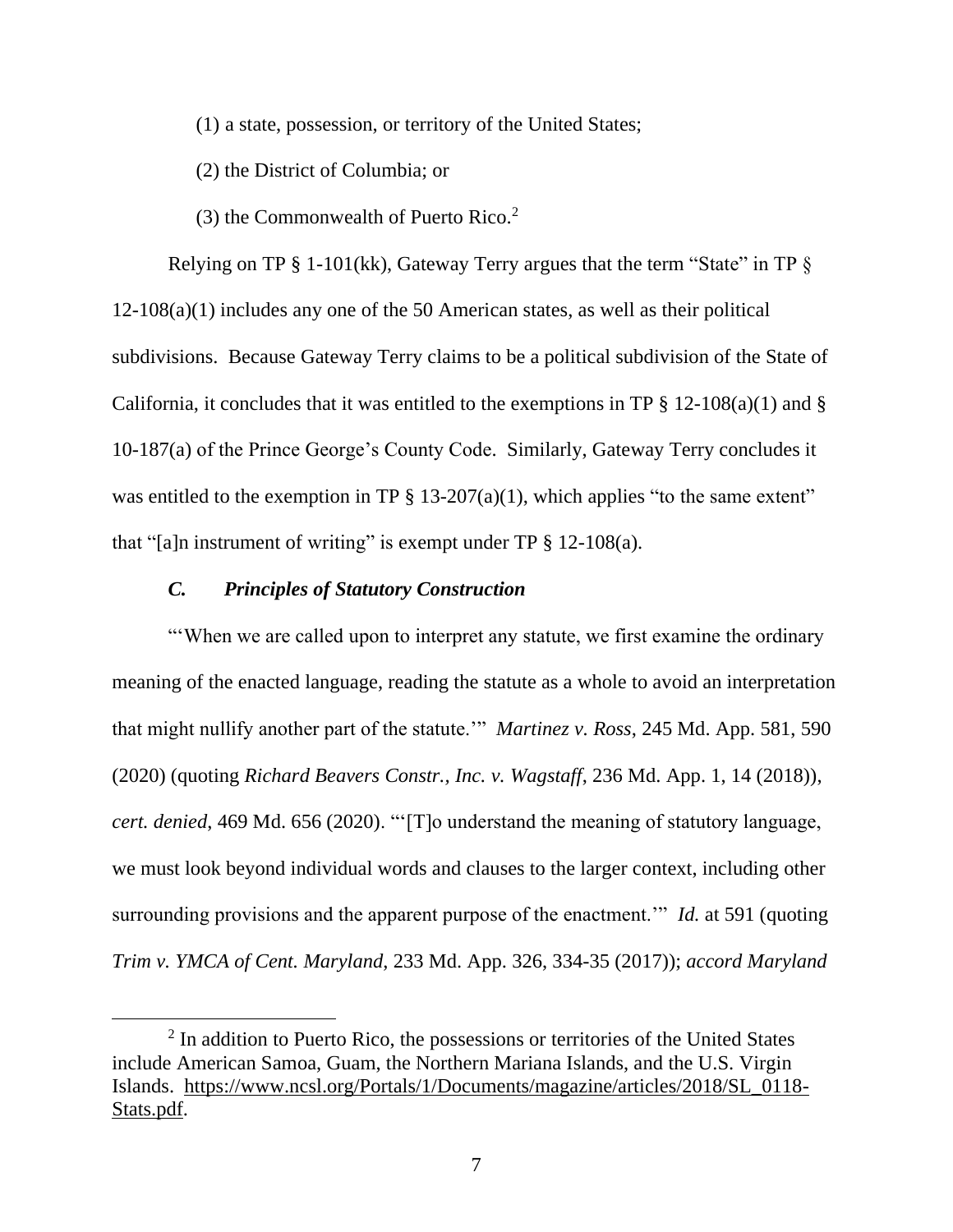*Office of People's Counsel v. Maryland Pub. Serv. Comm'n*, 226 Md. App. 483, 509

(2016). "We do 'not read statutory language in a vacuum, nor do we confine strictly our

interpretation of a statute's plain language to the isolated section alone.'" *Id.* at 591

(quoting *Lockshin v. Semsker*, 412 Md. 257, 275 (2010)).

## *D. The State Exemptions*

We begin with the plain meaning of TP  $\S 12{\text -}108(a)(1)$ . It provides:

Except as provided in paragraph (2) of this subsection, an instrument of writing is not subject to recordation tax, if the instrument of writing transfers property to or grants a security interest to:

- (i) the United States;
- (ii) the State;
- (iii) an agency of the State; or
- (iv) a political subdivision in the State.

Although the General Provisions Article defines the term "State," with a capital "S," to mean the State of "Maryland" (GP § 1-115(b)), Gateway Terry argues, with some force, that that general definition applies only if another definition is not "otherwise provided." GP § 1-101. Gateway Terry points out that the Tax-Property Article provides its own definition of "State" or "state," and that the definition includes "a state . . . of the United States." TP § 1-101(kk). Gateway Terry concludes that, in determining the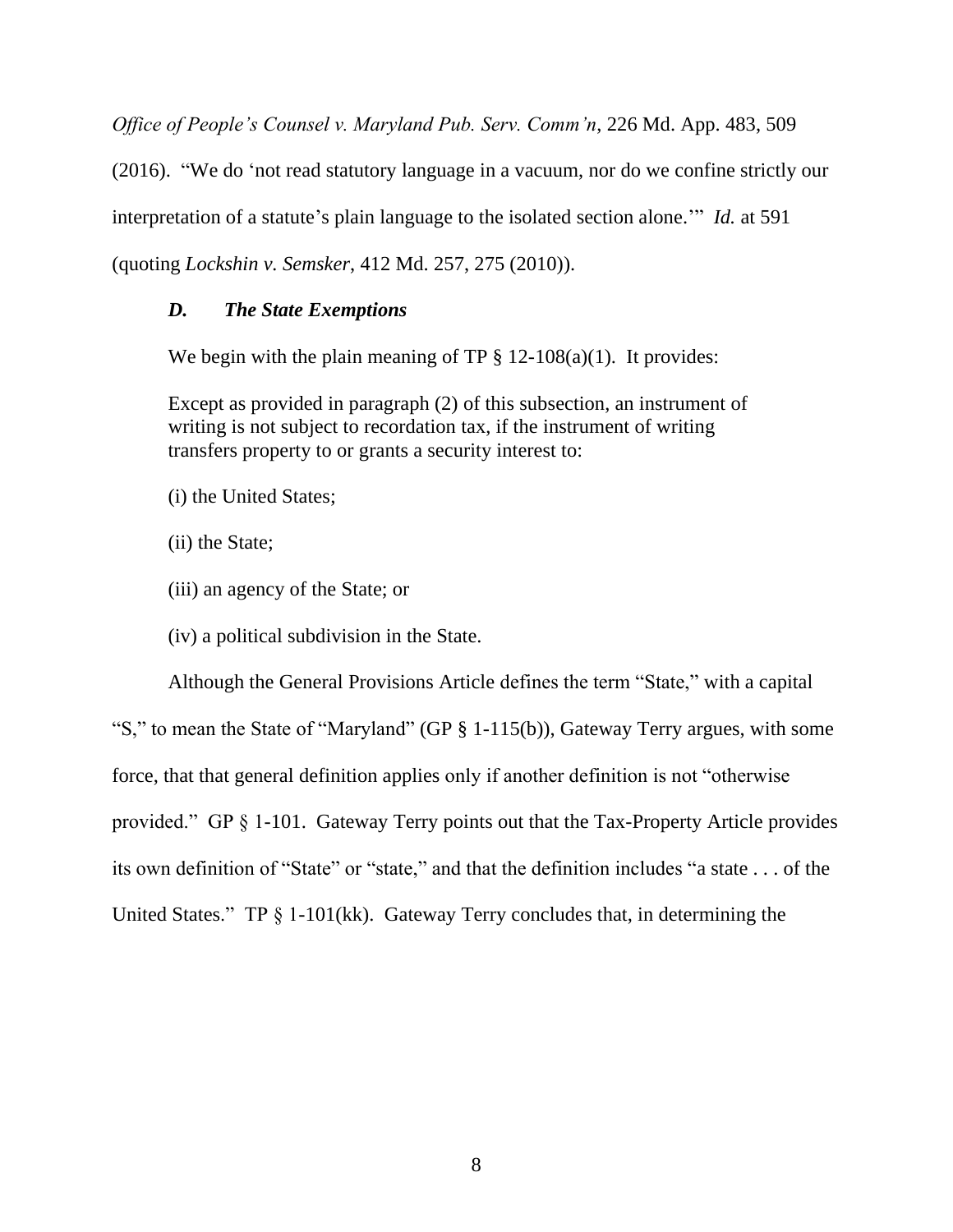meaning of the term "State" in TP  $\S$  12-108(a)(1), a court must apply the definition in the Tax-Property Article.<sup>3</sup>

In holding that the plain meaning of the term "the State" refers to the State of Maryland, and not to any other State in the United States, the tax court relied on the presence of the definite article "the," which modifies the word "State" in § 12-108(a)(1): "an instrument of writing is not subject to recordation tax, if the instrument of writing transfers property to or grants a security interest to . . . *the* State." (Emphasis added.) The tax court reasoned that because the statute refers to "the" State rather than "a" State or state, the legislature must have intended the statute to refer to only one, specific state, namely, the State of Maryland. We agree.

"The articles 'a' or 'an' are indefinite articles, in contrast to the definite article 'the.'" *Evans v. State*, 396 Md. 256, 341 (2006). "Most courts have construed 'a' or 'an' as meaning 'any' and as not restricted to just one." *Id.*; *Payne v. State*, 243 Md. App. 465, 486 (2019). By contrast, the definite article "'the' refers to a certain object." *Black's Law Dictionary* 1324 (5th ed. 1984); *accord Webster's Encylopedic Unabridged Dictionary of the English Language* 1470 (1989) (stating that "the" is "used, esp. before a

<sup>&</sup>lt;sup>3</sup> Gateway Terry assumes that TP  $\S$  1-101(kk) defines the term "State," with a capital "S." It is, however, less than entirely clear that the assumption is correct. In TP § 1-101(kk), the defined term is "State," with a capital "S," but that is because "State" is the first word in the sentence, which, in ordinary English usage, is capitalized. Furthermore, in explicating the meaning of the defined term, TP § 1-101(kk) uses the word "state," with a lower case "s." In accordance with the convention for legislation, all of the words in the statute were capitalized in the bill that the General Assembly passed. 1985 Md. Laws ch. 8, at 57.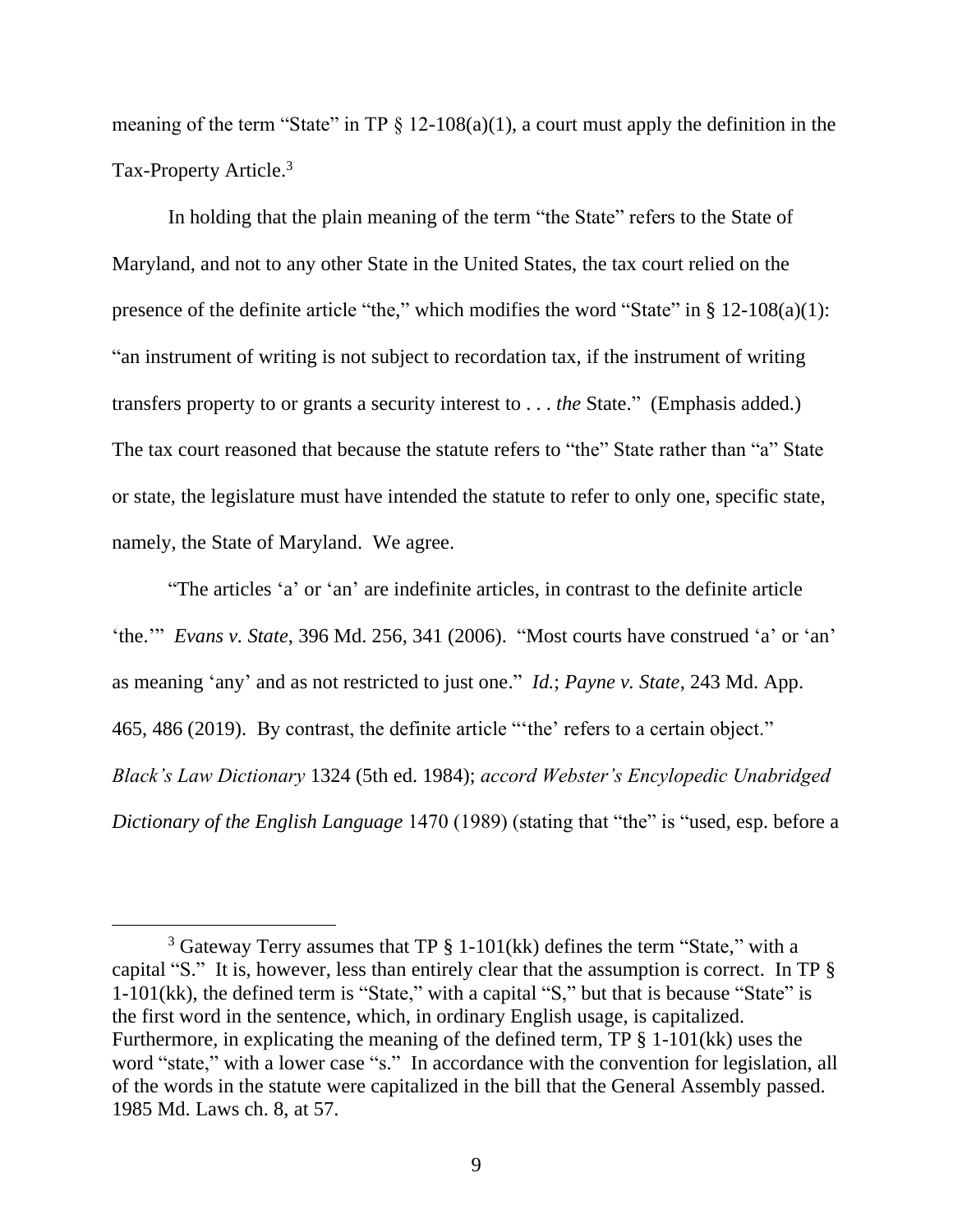noun, with a specifying or particularizing effect, as opposed to the indefinite or generalizing force of the indefinite article *a* or *an*").

The use of the definite article "the" in  $\S$  12-108(a)(1) demonstrates that the term "the State" refers only to *the* State of Maryland. In creating this exemption for transfers to "the State," an agency of "the State," or a political subdivision in "the State," the General Assembly expressed its intention to limit the exemption to one, specific and particular State, which, in context, could only mean the State of Maryland. The statutory exemption for "the State" does not extend to all 50 American states.<sup>4</sup>

Had the General Assembly intended to exempt conveyances to any one of the 50 states (and to their agencies and political subdivisions), it could easily have done so by employing the phrase "a state" or "a State," rather than "the State." As the County and the State astutely point out in their brief, "California is *a* state, not *the* State." (Emphasis in original.) The exemption for transfers to "the State" does not apply to transfers to California, or to its agencies or political subdivisions.

Gateway Terry responds by dismissing the importance of the definite article preceding "State." It invokes the interpretational rule that "[t]he singular includes the plural and the plural includes the singular" (GP  $\S$  1-202) to argue that the term "the State" includes any of the American states.

<sup>&</sup>lt;sup>4</sup> The parties do not discuss the policy behind the exemptions in TP  $\S$  12-108(a)(1) and TP  $\S$  13-207(a)(1), but one obvious rationale is to avoid the absurd situation in which the State of Maryland (or one of its agencies or political subdivisions) would be required to pay State recordation and transfer taxes to the State itself.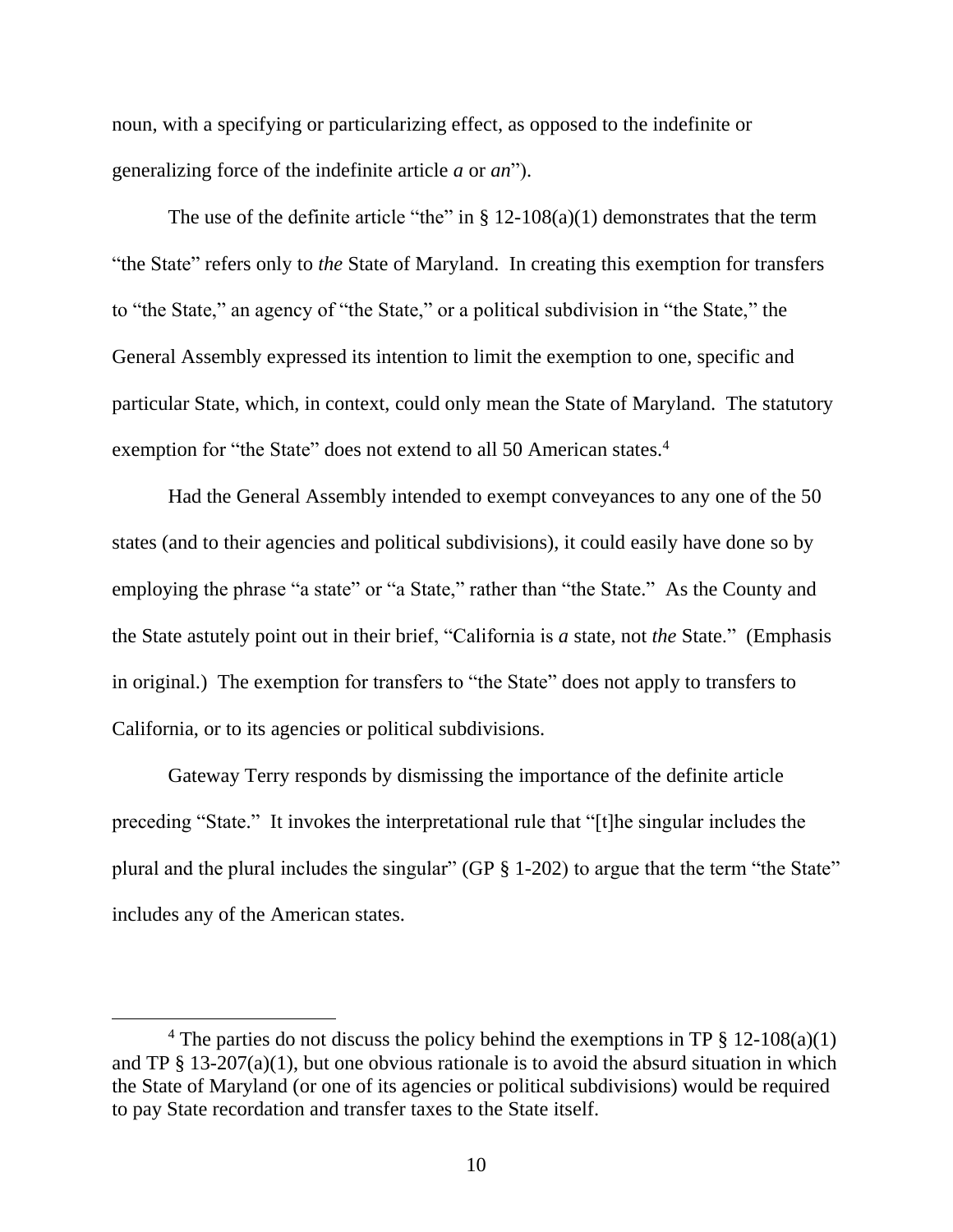Gateway Terry does not fully develop its argument, but it appears to envision that under  $\S 12{\text -}108(a)(1)$  the exemption would apply to transfers to "the States" (or to agencies or political subdivisions of "the States"), as the term "State" or "state" is defined in TP § 1-101(kk). Under Gateway Terry's formulation, however, the definite article "the" would refer to "States" collectively. Hence, under this formulation, the exemption would seem to apply only in the case of a transfer to all of "the States" (or to an agency or political subdivision of all of "the States"), an unlikely event. We reject Gateway Terry's formulation as implausible.

In any event, by making "the State" plural, Gateway Terry does not get where it needs to go, which is to transform an exemption for transfers to "the State" into an exemption for transfers to "a State" or to "any State." The definite article ("the") does not become an indefinite article ("a") when the noun that it modifies (here, "State") becomes plural. A transfer to "a State" is not a transfer to "the State."

Our conclusion, that "the State" means the State of Maryland, is supported by other uses of the term "the State" in the Tax-Property Article. For example, TP § 1-304 directs the Comptroller to pay the taxes that he collects into "the Treasury of the State"; it is rather obvious that the Comptroller is to pay these taxes into the Treasury of the State of Maryland, and not the Treasury of some other state. TP § 3-105 states that members of property-tax assessment appeal boards are entitled to compensation "at an hourly rate as provided in the State budget"; it is equally obvious that the board members are entitled to compensation at the hourly rate provided in the budget of the State of Maryland, and not the budget of some other state. Finally, TP § 14-1015 imposes criminal liability on

11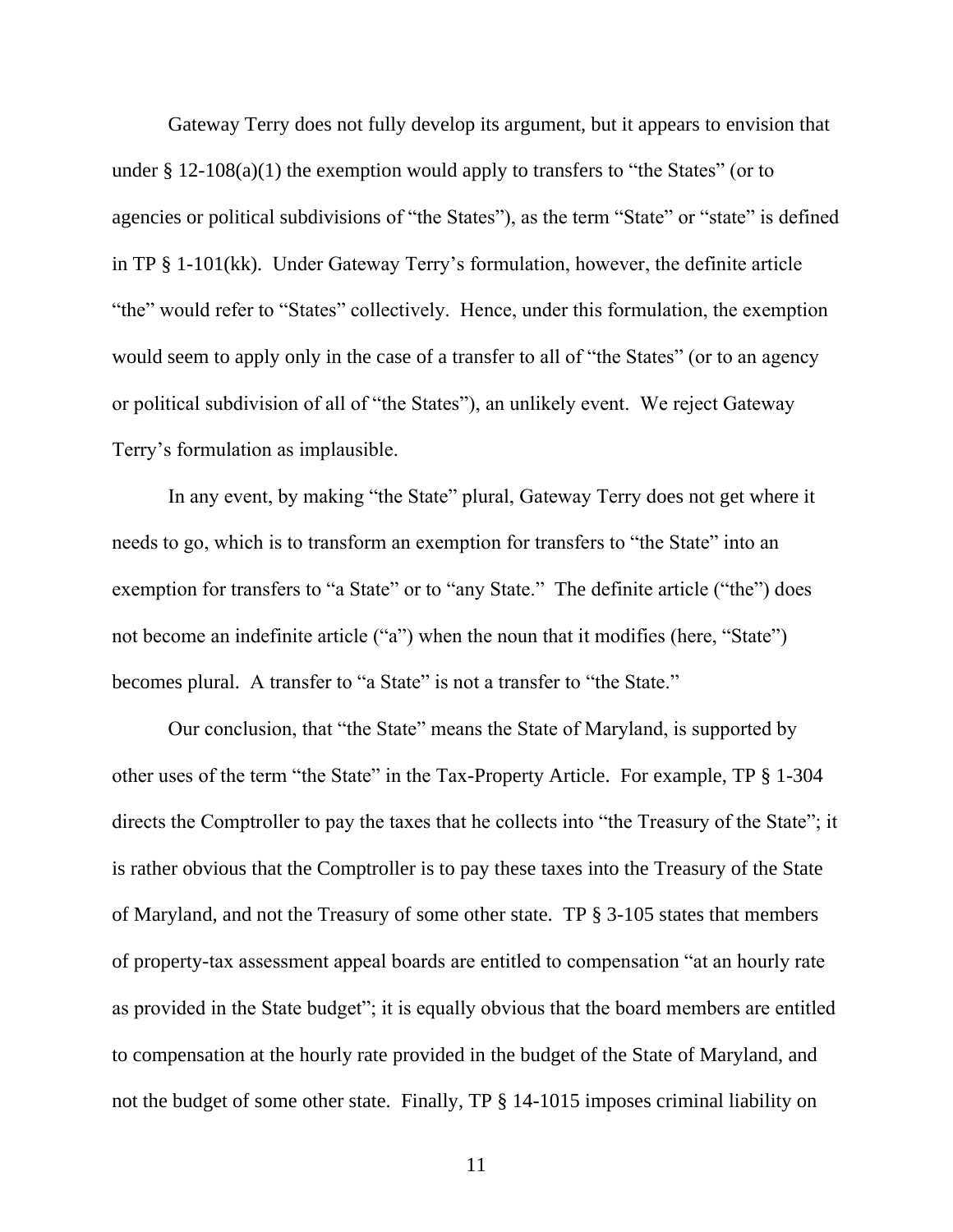"[a]n officer or employee of the State . . . who negligently fails to perform a duty or to do any act required in" the Tax-Property Article; it is also obvious the statute applies to officers or employees of the State of Maryland, and not to officers or employees of some other state (as they have no duties or obligations under the Tax-Property Article). In short, when the Tax-Property Article uses the term "the State," with a definite article and a capital "S," it uniformly refers to the State of Maryland.<sup>5</sup>

As the tax court recognized, the statutory history of the Tax-Property Article provides additional confirmation that the term "the State" in  $\S$  12-108(a)(1) refers to the State of Maryland, and not to any other state. The statutory history also provides additional confirmation that the broader definition of "State" or "state" in TP § 1-101(kk) does not apply to  $\S 12-108(a)(1)$ .

Statutory history is "quite separate from legislative history." Antonin Scalia & Bryan A. Garner, *Reading Law: The Interpretation of Legal Texts*, 256 (2012). Legislative history "consists of the hearings, committee reports, and debate leading up to the enactment in question." *Id.*; *see also Hackley v. State*, 161 Md. App. 1, 14 (2005), *aff'd*, 389 Md. 387 (2005) (legislative history refers to "'the derivation of the statute,

<sup>&</sup>lt;sup>5</sup> In its brief, Gateway Terry tends to ignore the definite article "the" in § 12-108(a)(1). For example, in the first of its questions presented, Gateway Terry asks "[w]hether the plain meaning of 'State' in Section § 12-108(a) of the Tax-Property Article of the Code of Maryland is unambiguously provided by the specific and express definition of 'State' in Section 1-101(kk) of the Tax-Property Article of the Code of Maryland?" In developing its argument, Gateway Terry asserts that "[t]he term 'State' is not defined in any other provision of Tax[-] Property Article," aside from TP § 1- 101(kk). Similarly, Gateway Terry criticizes the tax court for holding that the term 'State' in Section 12-108 exclusively refers to Maryland."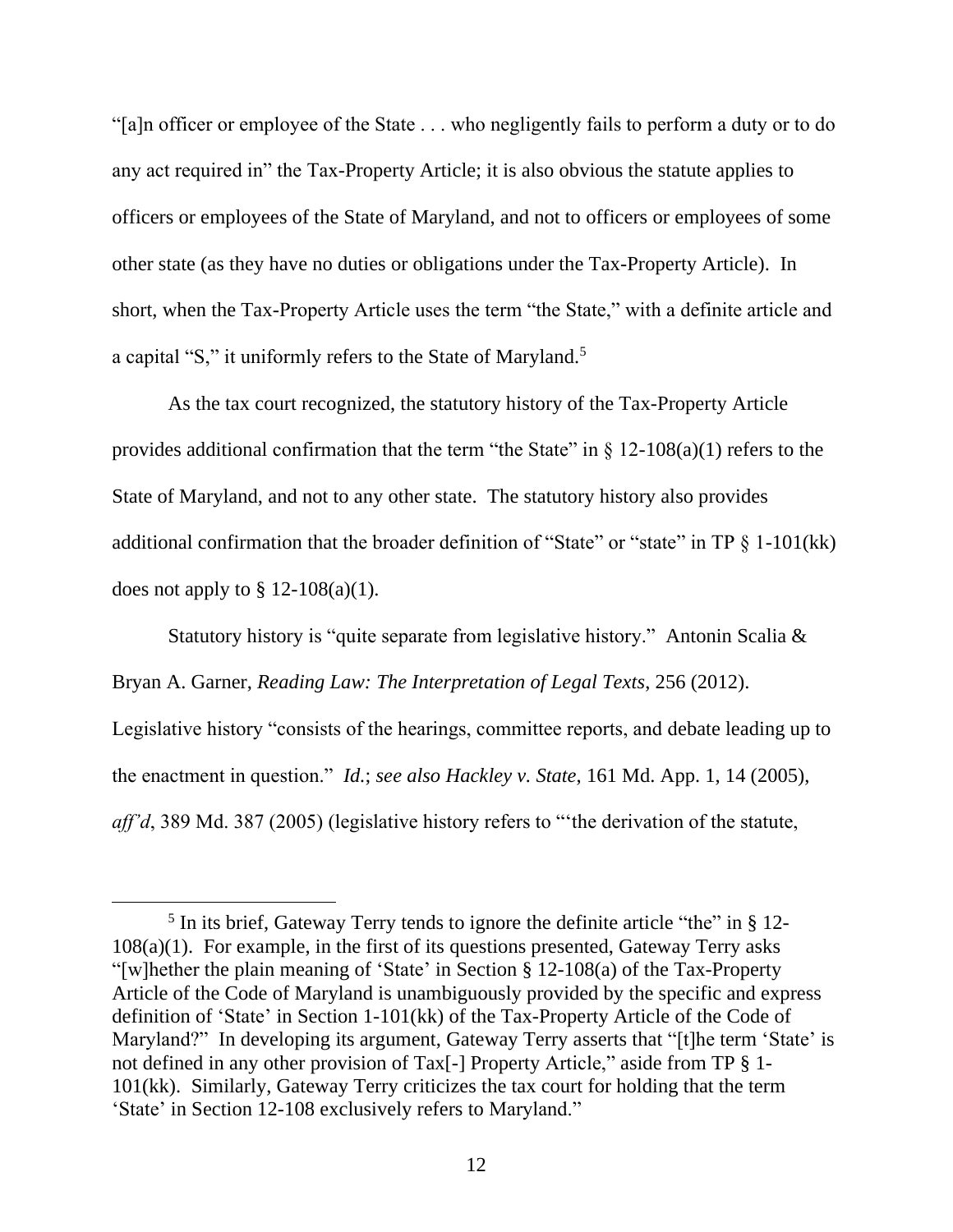comments and explanations regarding it by authoritative sources during the legislative process, and amendments proposed or added to it'") (quoting *Boffen v. State*, 372 Md. 724, 736-37 (2003)). By contrast, statutory history consists of the "statutes repealed or amended by the statute under consideration." Antonin Scalia & Bryan A. Garner, *Reading Law: The Interpretation of Legal Texts*, *supra*, 256. Those statutes "form part of the context of the statute" under consideration and "can properly be presumed to have been before all the members of the legislature when they voted." *Id*.

The General Assembly adopted TP § 12-108 in 1985, as part of the recodification of former Article 81 into the new Tax-Property Article. In the recodification, the legislature repealed Article 81, § 277, which had created an exemption for "conveyances to: (1) This State; (2) Any agency of this State; or (3) Any political subdivision of this State." The legislature replaced Article 81, § 277, with TP § 12-108(a), in which the words "this State" were changed to "the State." The revisor's note indicates that the substitution of "the State" for "this State" was not intended to effectuate a substantive change. 1985 Md. Laws ch. 8, at 451-52. Thus, the revisor's note, which is an expression of legislative intent on which we may rely, $6$  confirms the tax court's

<sup>&</sup>lt;sup>6</sup> "It is a well-settled practice of this Court to refer to the Revisor's Notes when searching for legislative intent of an enactment.'" *Comptroller of Treasury v. Blanton*, 390 Md. 528, 538 (2006) (quoting *Dean v. Pinder*, 312 Md. 154, 163 (1988)); *see also Kane v. Schulmeyer*, 349 Md. 424, 435, 437 (1998) (noting that "a fair indication of legislative intent . . . is unmistakably revealed . . . in the Revisor's Note"); *Murray v. State*, 27 Md. App. 404, 409 (1975) (relying on revisor's note as an indication of legislative intent).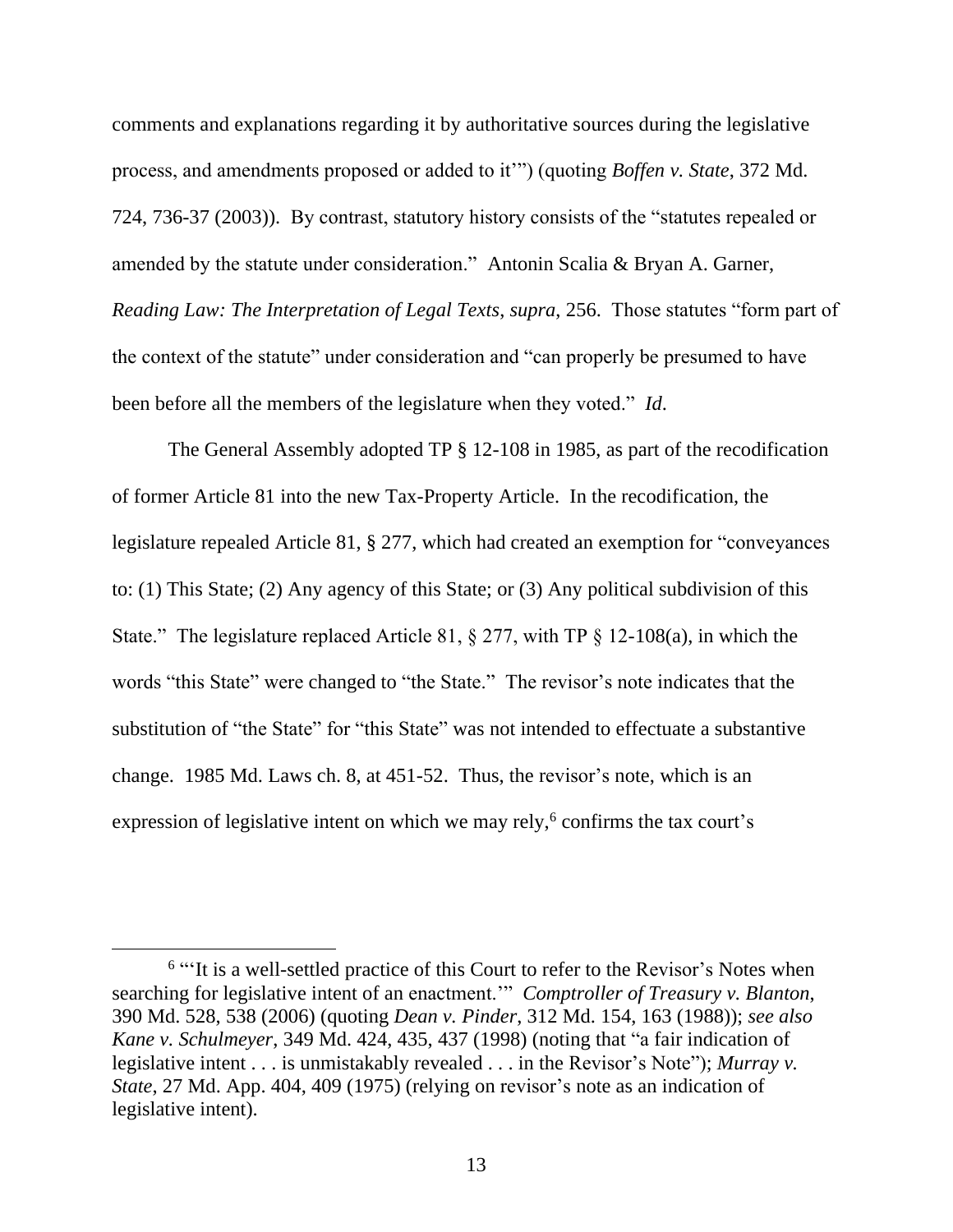conclusion that the words "the State" in  $\S$  12-108(a) mean the same thing as the words "this State" in former Article 81, § 277: the State of Maryland.<sup>7</sup>

The statutory history of the Tax-Property Article also explains why we have a second definition of "State" or "state" in TP § 1-101(kk) and where the second definition applies. That definition, too, became part of Maryland law in 1985 as part of the recodification of former Article 81 into the Tax-Property Article. The revisor's note explains that the definition of "State" or "state" in TP  $\S$  1-101 was "new language added to avoid repetition of phrases such as 'state, possession, territory, the District of Columbia, or the Commonwealth of Puerto Rico." 1985 Md. Laws ch. 8, at 57, 600. In other words, the definition of "State" or "state" in TP § 1-101 is a shorthand reference for a longer set of terms that had appeared at various places in former Article 81.

None of those terms appeared in the predecessor of TP § 12-108(a), Article 81, § 277. Article 81, § 277, referred to a conveyance to "this State"; it did not refer to conveyances to a "state, possession, territory, the District of Columbia, or the Commonwealth of Puerto Rico." Consequently, the definition of "State" or "state" in TP  $§ 1-101(kk)$  has no place in TP  $§ 12-108(a)$ .

<sup>7</sup> Gateway Terry complains that the tax court erred in looking to "legislative history" to interpret an unambiguous statute. The complaint has no foundation. Although the tax court said that it was looking to "legislative history," it was, in fact, examining the statutory history of the Tax-Property Article. In any event, "even when [statutory] language is unambiguous, it is useful to review legislative history of the statute to confirm that interpretation and to eliminate another version of legislative intent alleged to be latent in the language." *State v. Roshchin*, 446 Md. 128, 140 (2016). Hence, the tax court would not have erred in considering legislative history had it done so.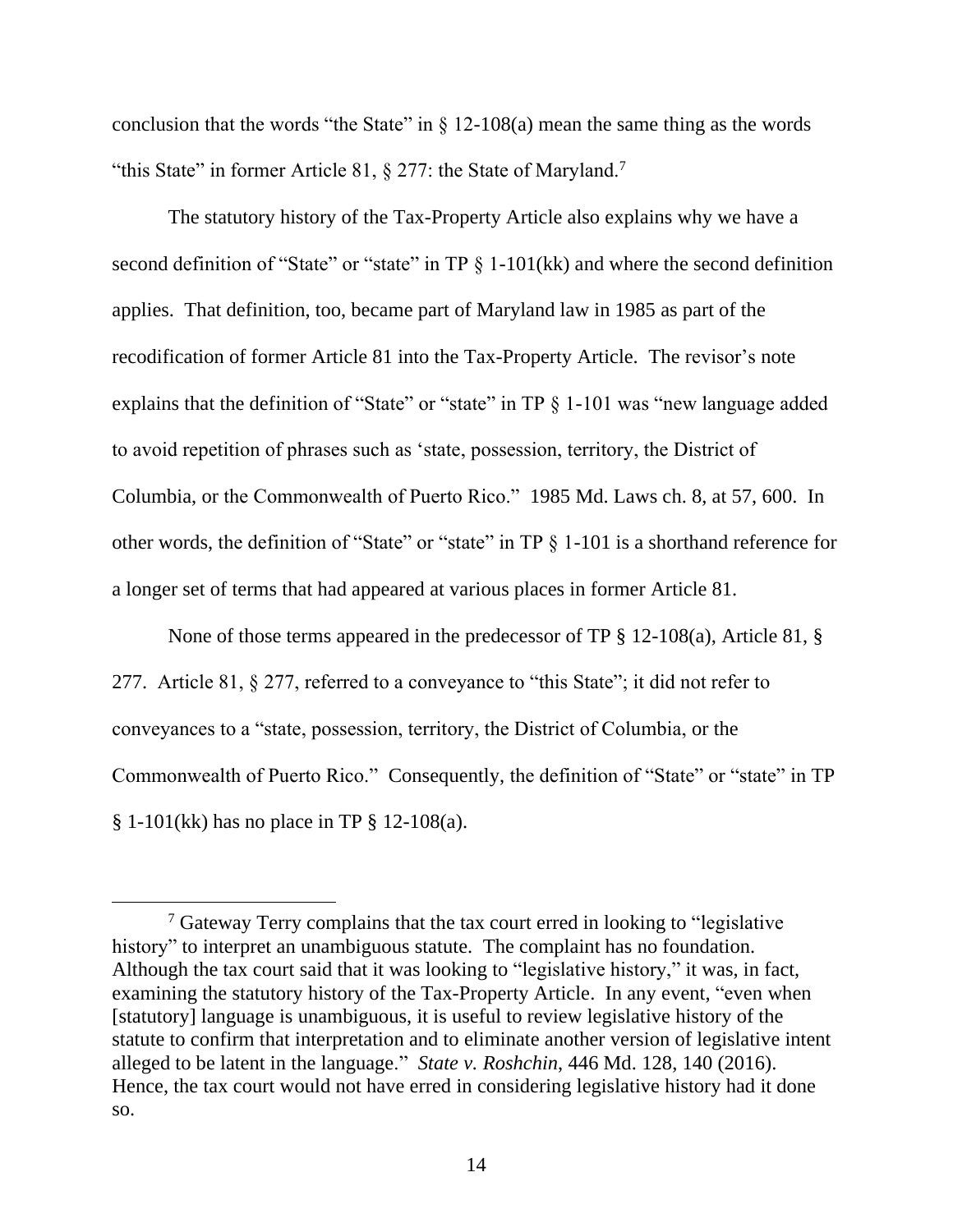To put it another way, the Tax-Property Article does not "otherwise provide[]" (GP  $\S$  1-101) a definition for the term "the State"; thus, the general definition in GP  $\S$  1-115(b) continues to apply. "[T]he State," in TP  $\S$  12-108(a), means "Maryland." GP  $\S$  1-115(b). Accordingly, the exemption in TP § 12-108(a) applies only to an instrument of writing that transfers property or grants a security interest to the State of Maryland, its agencies, or its political subdivisions. And because TP  $\S 13-207(a)(1)$  applies "to the same extent" that "[a]n instrument of writing" is exempt from taxation under  $TP \S 12$ -108(a), it too applies only to an instrument of writing that transfers property or grants a security interest to the State of Maryland, its agencies, or its political subdivisions.

### *E. The County Exemption*

Gateway Terry also argues that the tax court erred in determining that it was not exempt from Prince George's County's County transfer tax. This argument has no more merit than its argument concerning the State transfer and recordation taxes.

Prince George's County Code § 10-187(a)(1) states that "Conveyances to the State, any agency of the State, or any political Subdivision of the State shall not be subject to the tax imposed under this Section." Section 10-102(33) of the Prince George's County Code defines the term "**State**" to mean "the State of Maryland." By its terms, therefore, § 10-187(a)(1) creates an exemption only for conveyances to the State of Maryland, an agency of the State of Maryland, or a political subdivision of the State of Maryland. It does not create an exemption for conveyances to another state, to an agency of another state, to a political subdivision of another state, or to an LLC that is owned by a pension fund for employees of a political subdivision of another state.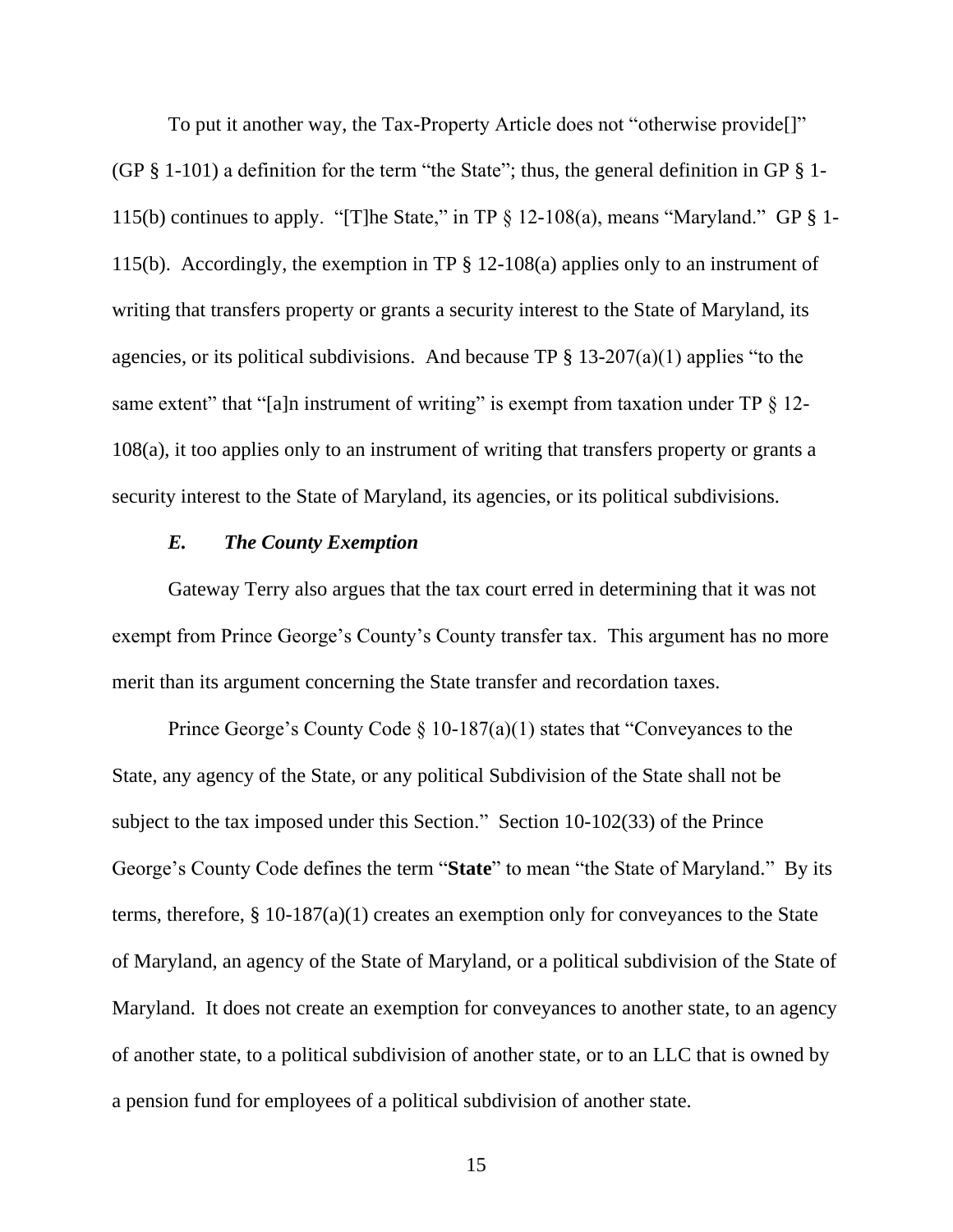Gateway Terry asserts that the County cannot create an exemption for its own transfer taxes that is narrower than the exemption for State transfer taxes under State law. Yet we know of no reason why the County would be prohibited from adopting a narrower exemption than the exemption in State law, and Gateway Terry offers none. In any event, the premise of Gateway Terry's argument is incorrect, because the exemption under County law is not narrower than the exemption under State law: it is congruent with the exemption in State law, because both State and County law allow an exemption only in the case of conveyances to the State of Maryland, an agency of the State of Maryland, or a political subdivision of the State of Maryland.<sup>8</sup>

## *F. Equal Protection*

In the tax court and the circuit court, Gateway Terry argued that the taxing authorities had violated its rights to equal protection under the State and federal Constitutions by discriminating against states other than the State of Maryland. The equal protection argument assumes that the State and County enactments create an exemption for transfers to states other than the State of Maryland, but that the taxing authorities have applied the enactments in an unconstitutionally discriminatory fashion by awarding the exemptions only to the State of Maryland (and its agencies and political subdivisions).

<sup>8</sup> Gateway Terry argues that the tax court erred in concluding that it is not a political subdivision in or of the State of California. Because we conclude that the exemptions are not available to political subdivisions of states other than the State of Maryland, we need not decide whether Gateway Terry, an LLC owned by a pension fund for the employees of a county in California, is a "political subdivision" in or of the State of California.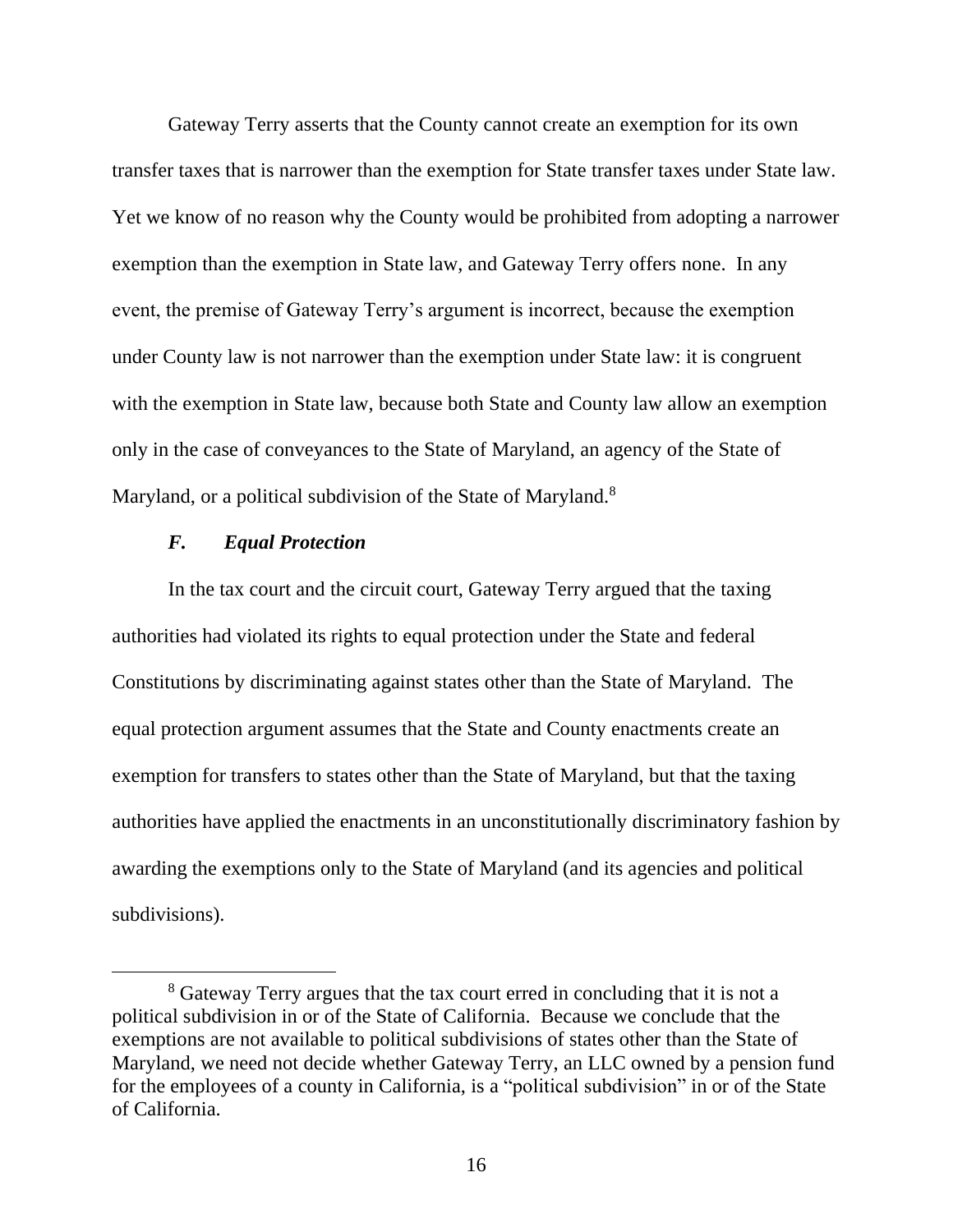The tax court did not consider the argument, apparently because Gateway Terry first asserted it in a supplemental filing that was supposed to address legislative history. The circuit court did not consider the argument because the tax court did not consider it.

Under basic principles concerning the exhaustion of administrative remedies, we too would ordinarily be precluded from considering the equal protection argument. *See*, *e.g*., *Brodie v. Motor Vehicle Admin*., 367 Md. 1, 3-4 (2001) (stating that, "in an action for judicial review of an adjudicatory decision by an administrative agency, a reviewing court ordinarily 'may not pass upon issues presented to it for the first time on judicial review and that are not encompassed in the final decision of the administrative agency'") (quoting *Department of Health & Mental Hygiene v. Campbell*, 364 Md. 108, 123  $(2001)$ .<sup>9</sup>

But even if the equal protection issue were properly before us (which it is not), we would reject it. At oral argument, Gateway Terry told us that if we disagreed with its argument about the interpretation of TP § 12-108, it would follow that the statute was not being applied in a discriminatory fashion. As explained above, we do disagree with Gateway Terry's interpretation of TP  $\S$  12-108 (and TP  $\S$  13-207(a)(1) and  $\S$  10-187(a) of the Prince George's County Code). These enactments do not create exemptions for transfers to states other than the State of Maryland (or to the agencies or political subdivisions of those states). Therefore, the taxing authorities did not apply the statutes

<sup>&</sup>lt;sup>9</sup> The "extremely narrow" "constitutional exception" to the requirement of exhaustion does not apply here, because Gateway Terry does not challenge the constitutionality of the statute as a whole, but only as it was applied. *See*, *e.g*., *Prince George's County v. Ray's Used Cars*, 398 Md. 632, 651, 654-55 (2007).